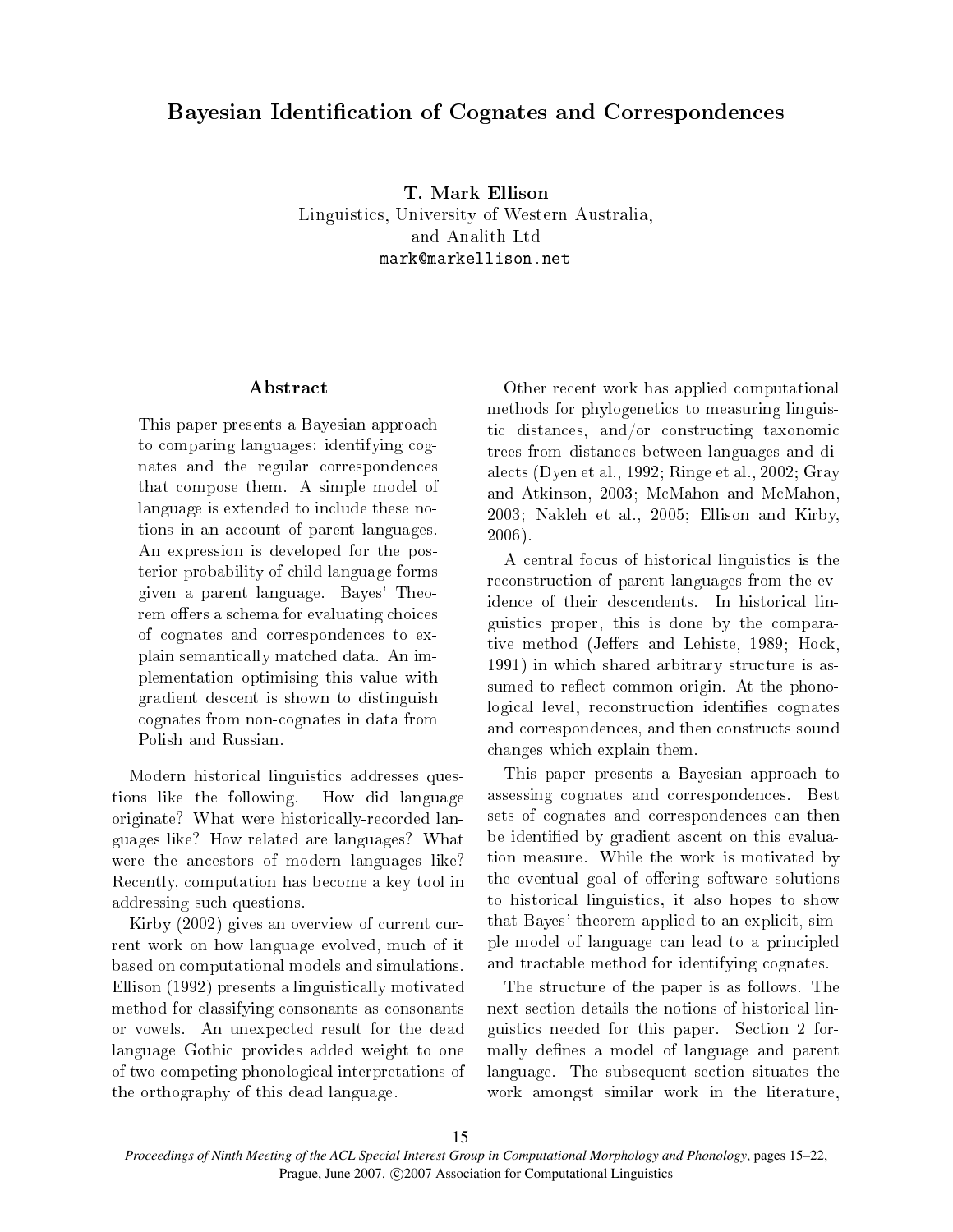making use of on
epts des
ribed in the earlier sections. Section 4 describes the calculation of the probability of wordlist data given a hypothesised parent language. This is ombined with Bayes' theorem and gradient sear
h in an algorithm to find the best parent language for the data. Se
tion 5 des
ribes the results of applying an implementation of the algorithm to data from Polish and Russian. The final section summarises the paper and suggests further work.

# 1 Cognates, Corresponden
es and Reconstruction

In the neo-Grammarian model of language hange, a population speaking a uniform language divides, and then the two populations undergo separate language hanges.

Word forms with ontinuous histories in respective daughter languages descending which from a common word-form ancestor are called ognate, no matter what has happened to their semanti
s. Cognate word forms may have undergone deformations to make them less similar to ea
h other, these deformations resulting from regular, phonologi
al hanges. Note that in the fields of applied linguistics, second language a
quisition, and ma
hine translation, the term *cognate* is used to mean any words that are phonologi
ally similar to ea
h other. This is not the sense meant here.

Phonological change produces modifications to the segmental inventory, replacing one segment by another in all or only some contexts. This sometimes has the effect of collapsing segment types together. Other hanges may divide one segment type into two, depending on a ontextual ondition. The relation of parentlanguage segments to daughter-language segments is, usually, a many-to-many relation.

Parent-child segmental relations are reflected in the orresponden
es between segment inventories in the daughter languages. Corresponden
es are pairings of segments from daughter languages whi
h have derived from a ommon parent segment. For example, p in Latin frequently orresponds to f in English, as in words like pater and father. Both

segments have developed from a (postulated) Proto-IndoEuropean \*p. Because correspondences only occur between cognates, identifying the two is often a bootstrap pro
ess: orraling cognates helps find more correspondences, and forms sharing a number orresponden
es are probably ognate.

# 2 Formal Stru
tures

The method presented in this paper is based on a formal model of language. This is des
ribed in section 2.1. The subsequent section extends the model to define a parent language, whose segmental inventory is orresponden
es and whose lexicon is cognates linking two descendent languages.

## 2.1 Language model

The language model is based on three assumptions.

Assumption 1 There is a universal, discrete set M of meanings.

Assumption 2 A language L has its own set of segments  $\Sigma(L)$ .

**Assumption 3** The lexicon  $\lambda$  of a language L is a partial map of meanings to strings of segments  $\lambda: M \to \Sigma(L)^*$ .

On the basis of these assumptions, we an de fine a language L to be a triple  $(M, \Sigma(L), \lambda(L))$ of meanings, segments and mappings from meanings onto strings of segments.

For example, onsider written Polish. The set of meanings contains concepts as TO TAKEperfect-infinitive, TREE-nominative-singular. and so on. The segmental inventory contains the 32 segments  $a, a, b, c, c, d, e, e, f, g, h, i, j, k, l$  $\frac{1}{2}$  m n ń o ó p r s ś t u w y z ż ź, ignoring apitalisation. The lexi
on mat
hes meanings to strings of segments, TO TAKE-perfect-infinitive to wziąć, TREE-nominative-singular to drzewo.

## 2.2 Parent language model

Definition 1 *A* degree- $(u, v)$  correspondence between  $L_1$  and  $L_2$  is a pair of strings  $(s,t) \in$  $\Sigma(L_1) \times \Sigma(L_2)$  over the segments of  $L_1$  and  $L_2$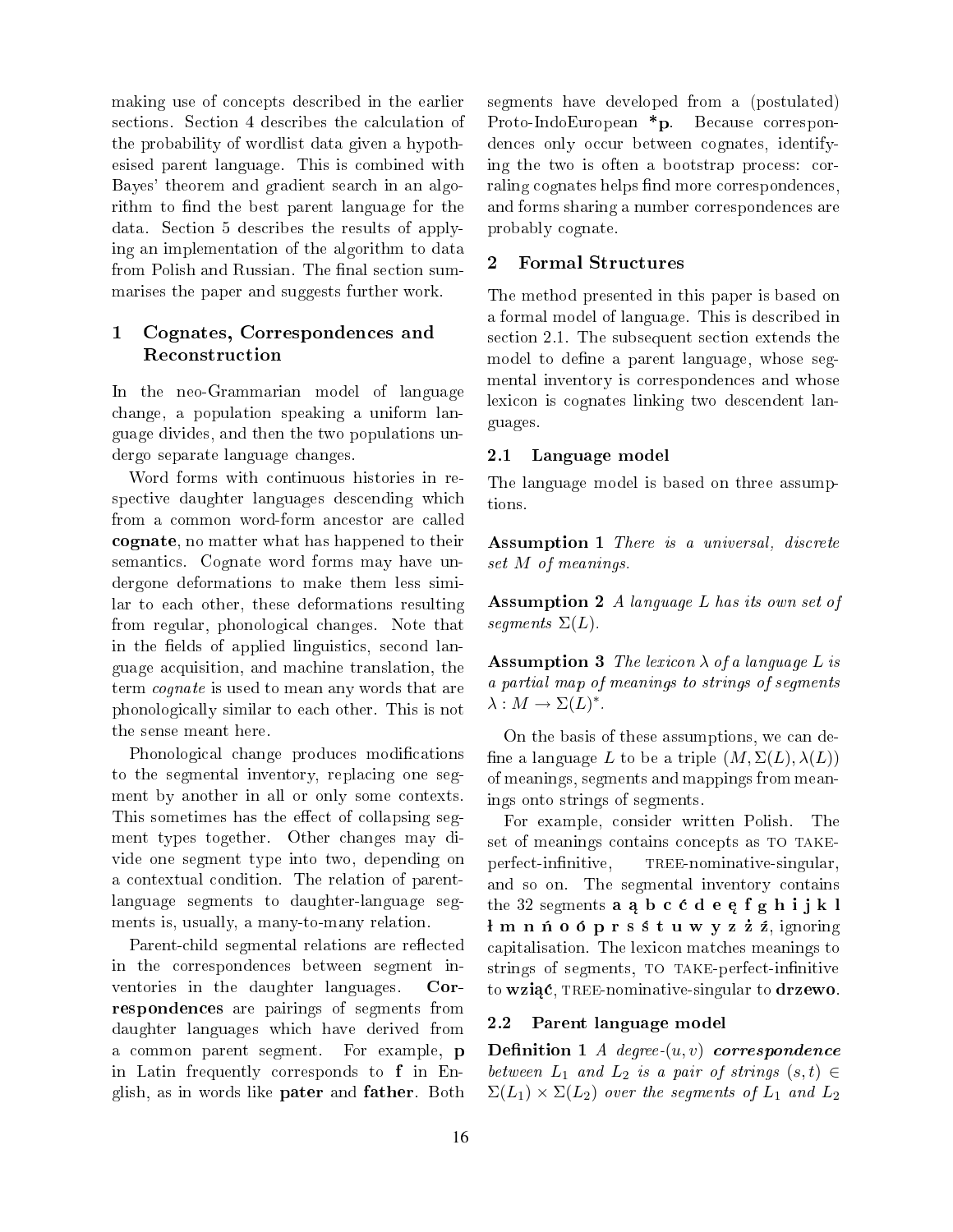respe
tively, with lengths at least u and no more than v.

As an example of a correspondence, consider the pair of small strings from Polish and Russian,  $({\bf c}, {\bf r_b})$ . This is a degree- $(1, 2)$  correspondence be
ause its members have lengths as low as one and as high as two. It is also a degree- $(u, v)$ correspondence for any  $u \leq 1$  and  $v \geq 2$ .

Any orresponden
e an be mapped onto its components by projection functions.

Definition 2 The projections  $\pi_1$  and  $\pi_2$  map a correspondence  $(s,t)$  onto its first  $\pi_1(s,t) = s$ or second  $\pi_2(s,t) = t$  component string respectively.

The first projection function will map  $(c, \mathbf{r}_b)$ onto  $\dot{\mathbf{c}}$ , while the second maps  $(\dot{\mathbf{c}}, \mathbf{r}_b)$  onto  $\mathbf{r}_b$ .

Corresponden
es an be formed into strings. These strings also have projections.

Definition 3 The projections  $\pi_1$  and  $\pi_2$  map a string of correspondences  $c_1..c_k$  onto the concatenation of the projections of each correspondence.

$$
\pi_1(c_1...c_k) = \pi_1(c_1)\pi_1(c_2)...\pi_1(c_k),
$$
  

$$
\pi_2(c_1...c_k) = \pi_2(c_1)\pi_2(c_2)...\pi_2(c_k)
$$

Suppose we sequence four correspondences into the string  $(w, \mathbf{B})(z, \mathbf{B})(i\mathbf{A}, \mathbf{B})(\mathbf{C}, \mathbf{B})$ . This string has first and second projections, wziąc and **B3ATb**, formed by concatenating the respective projections of each correspondence.

We can now define a parent language.

**Definition 4** A degree- $(u, v)$  parent  $L_0$  of two languages  $L_1, L_2$  is a triple  $(M, \Sigma(L_0), \lambda(L_0))$ where  $\Sigma(L_0)$  is a set of degree- $(u, v)$  correspondences between  $L_1$  and  $L_2$ , excluding the pair of null strings, and  $\lambda(L_0)$  is a partial mapping from M onto  $\Sigma(L_0)$  which obeys

$$
\pi_1 \circ \lambda(L_0) \subseteq \lambda(L_1), \ \pi_2 \circ \lambda(L_0) \subseteq \lambda(L_2)
$$

The circle stands for function composition.

Continuing our past example, we will focus on the two meanings TO TAKE-perfect-infinitive

and TREE-nominative-singular. The segment inventory for the parent language ontains degree-  $(0, 2)$  correspondences:  $(0, e)$ ,  $(\mathbf{c}, \mathbf{rb})$ ,  $(\mathbf{d}, \mathbf{d})$ ,  $(e, e), (iq, a), (o, o), (rz, p), (w, a), (z, a)$ . The lexical function maps TO TAKE-perfect-infinitive onto the string of correspondences  $(w, a)$   $(z, a)$  $(i\mathbf{a}, \mathbf{a})$   $(\dot{\mathbf{c}}, \mathbf{b})$  while TREE-nominative-singular maps to  $(d,a)$   $(e)$   $(rz,p)$   $(e,e)$   $(w,a)$   $(o,o)$ .

The parent language condition is verified by checking the projections of the two correspondence strings. The first string has projections wziąć and **взять**, which are forms for the meaning TO TAKE-perfect-infinitive in Polish and Russian respe
tively. The se
ond string has projections **drzewo** and **дерево**, which are forms for the meaning TREE-nominative-singular in Polish and Russian respe
tively. So the projection condition is satisfied. If the lexical function is only defined on these two meanings, then this is a valid parent language.

It is worth emphasising that the projection ondition for qualifying as a parent language applies only for those meanings for whi
h the parent lexical mapping is defined. The corresponding forms in the hild languages are said to be cognate in this model. Where no parent form is re
onstru
ted, the forms are not ognate, and are to be accounted for in some way other than the parent language.

## 3 Related Work

The current work is, of course, far from the first to seek to identify cognates and/or corresponden
es. Here is an abbreviated overview of previous work in the held-. More detailed surveys an be found in hapter 3 of Kondrak's (2002) PhD thesis or Lowe's online survey<sup>2</sup> of prior art in this field.

In perhaps the first computational work on historical linguistics, Kay (1964) described an algorithm for determining orresponden
es given a list of ognate pairs a
ross two daughter languages. His method seeks to find the smallest set

<sup>&#</sup>x27;An anonymous reviewer suggests that the current work shares features with that of Kessler (2001). I have been unable to access this book in time to include disussion of it in this paper.

 $^2$ linguistics.berkeley.edu/~iblowe/REWWW/PriorArt.html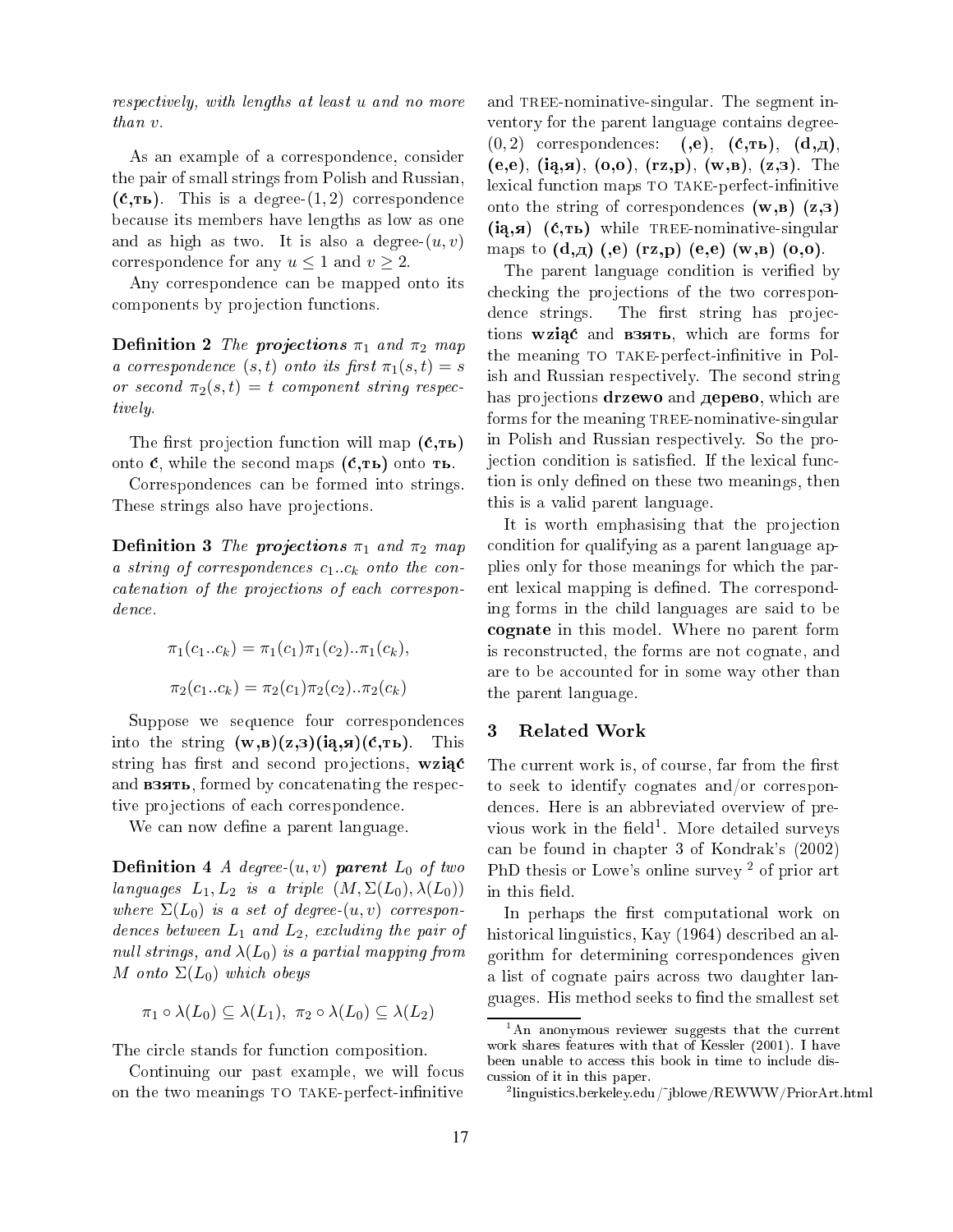of correspondences which allows a degree- $(1,\infty)$ alignment for ea
h ognate pair. Unfortunately, the omplexity of the problem has pre
luded its application to significant daa sets.

Frantz (1970) developed a PL/1 programming which returned numerical evaluations of correspondences and cognacy, given a list of possible ognate word-pairs. Ea
h word pair must be supplied as a degree- $(0, 1)$  reconstruction, that is, aligning single segments with ea
h other or with gaps.

Guy (1984; 1994) presented a program alled COGNATE which finds regular correspondences and identifies cognates using statistical techniques.

For his Master's, Broza (1998) developed MDL-based software called *candid* which identifies correspondences from cognates and expresses these as ontextual phonologi
al transformation rules.

Kondrak's (2002) do
toral dissertation ombines phonological and semantic similarity methods with orrespondan
e-learning. The algorithms for learning orresponden
es are taken from Melamed's (2000) probabilisti methods for identifying word-word translation equivalence. These methods, like the current work, are Bayesian. Be
ause Melamed's problem seeks partial rather than omplete explanation of the inputs in terms of orresponden
es, the mat
hing problem is somewhat more difficult theoreti
ally. As a result, he does not arrive at the de omposition of the sum of the probability of two inputs given the set of possible orresponden
es, approximating this with a high probability alignment.

#### Conditional Probability of the 4 Data

The core of any Bayesian model is the conditional probability of the data given the hypothesis. This se
tion details how probabilities assigned to data, and the assumptions on whi
h this assignment is based.

The data is the mapping of meanings onto forms in two daughter languages. If those two languages are  $L_1$  and  $L_2$ , we want to determine  $P(\lambda(L_1), \lambda(L_2)|h)$ . The nature of h will be disussed in se
tion 4.6.

For brevity, we will write  $\lambda_i$  for  $\lambda(L_i)$ .

#### 4.1 Meaning independen
e

The first step in defining the conditional probability of the data is to de
ompose it into meaning-by-meaning probabilities. This an be a
hieved by adopting the following two assumptions.

Assumption 4 In a given language, the forms  $for$  different meanings are selected independently.

This assumption states that within a single *language* choosing, for example, a form  $wziac$ for meaning TO TAKE-perfect-infinitive is no help in predicting the form which expresses TREEnominative-singular.

Assumption 5 Across different languages, the forms corresponding to different meanings are independent.

According to this assumption, the Polish word Wziać and the Russian word **B3ATb** can be stru
turally dependent be
ause they express the same meaning. In contrast, we can only expe
t a han
e relationship between the Russian word **B3ATL** meaning TO TAKE-perfectinfinitive, and the Polish word drzewo expressing TREE-nominative-singular.

Together, these two assumptions imply that the only dependen
ies possible between any four forms expressing the two meanings  $m_1$  and  $m_2$  in two languages  $L_1$  and  $L_2$  are between  $\lambda(m_1)$  and  $\lambda(m_1)$  on the one hand and  $\lambda(m_2)$  and  $\lambda(m_2)$  on

Consequently the probability of generating the word forms in two languages can be decomposed into the produ
t of generating the two languageparti
ular forms for ea
h meaning.

$$
P(\lambda_1, \lambda_2 | h) = \prod_{m \in M} P(\lambda_1(m), \lambda_2(m) | h)
$$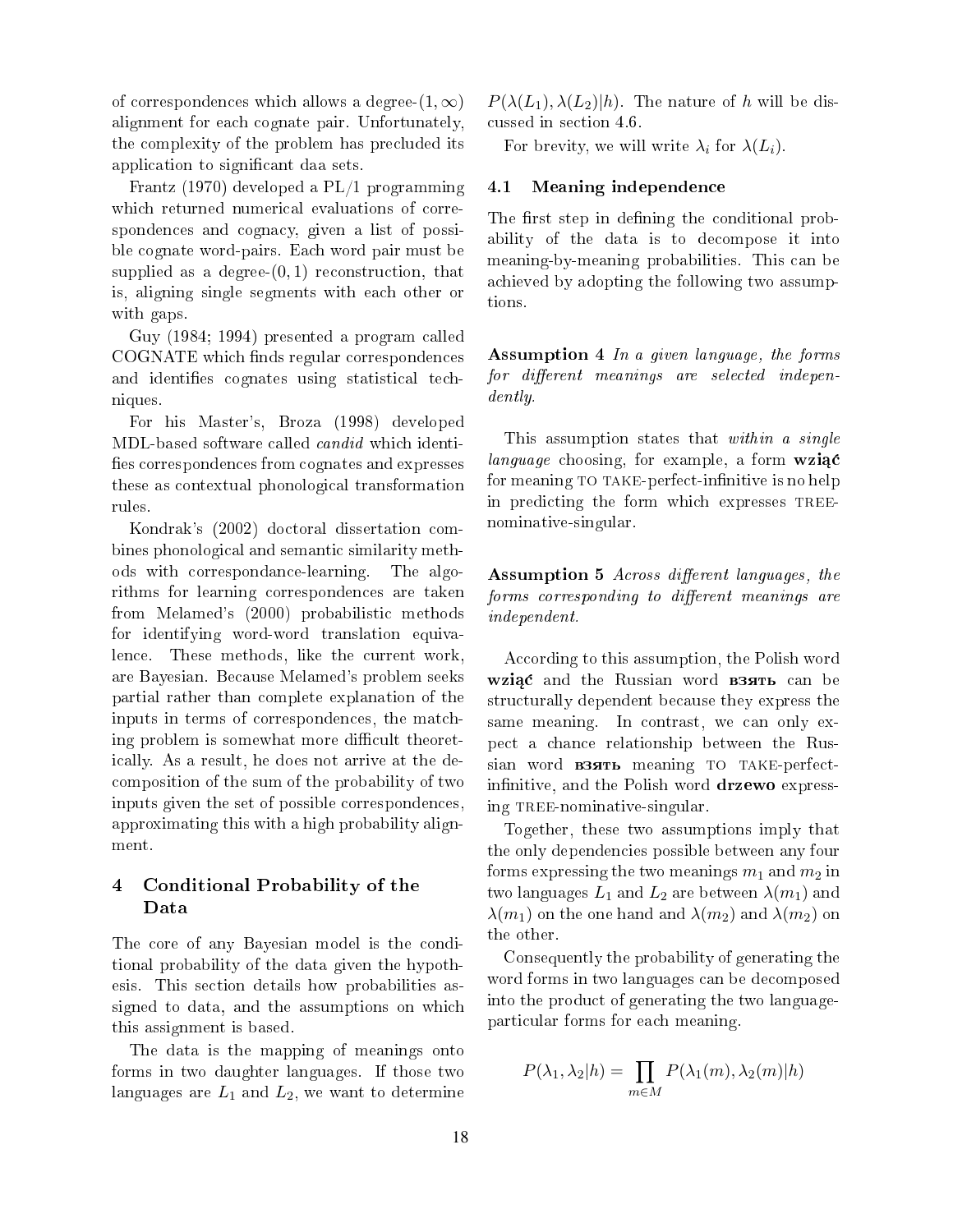#### 4.2 Cogna
y and independen
e

The next assumption holds that structural correlation between orresponding forms should be explained as resulting from cognacy.

Assumption 6 Across different languages, forms orresponding to the same meaning are dependent only if the forms are cognate.

If the words for a particular meaning do not derive from a common ancestral form, then they are un
orrelated. To return to our Polish and Russian examples, we can expect dependencies in structure between the cognate words drzewo and **дерево**. But we should expect no such correlation in the non-cognate pair pomarancza and **апельсин** meaning ORANGE-nominativesingular.

Let us write  $M_i$  for the domain of the lexical function in language  $L_i$ . This is the set of meanings for which this language has defined a word form. The set of ognates is the domain of the lexical function of the parent language,  $M_0$ . We an de
ompose the evidential words into three sets:  $M_0$  of cognates,  $M_1 \setminus M_0$  of meanings only expressed in language  $L_1$ , and  $M_2 \setminus M_0$  of meanings only expressed in language  $L_2$ . Words in the second and third categories are non-cognate, and so probabilistically independent of each other.

The conditional probability of the data can thus be expressed as follows.

$$
P(\lambda_1, \lambda_2 | h) = \prod_{m \in M_0} P(\lambda_1(m), \lambda_2(m) | h)
$$

$$
\prod_{m \in M_1 \backslash M_0} P(\lambda_1(m) | h) \prod_{m \in M_2 \backslash M_0} P(\lambda_2(m) | h)
$$

#### 4.3 Probability of a word

We now turn to the probability of generating a string in a language. The first assumption defines the distribution over word-length.

Assumption 7 The probability of a word having a particular length is negative exponential in that length.

The second assumption allows segment probability to depend only on the segment identity, and not on its neighbourhood.

#### Assumption 8 Segment choice is contextindependent.

These two assumptions together imply that the probability of strings is determined by a fixed distribution over  $\Sigma(L_i) \cup \{ \# \}$ , where # is an end-of-word marker. For the des
endent languages, this distribution an be taken as the relative frequencies of the segments and end-of-word marker. Denote this distribution for language  $L_i$ by  $f_i$ 

The probability of generating a word in a language, given relative frequencies  $f_i$ , is the product of the relative frequencies for each lettern in the word, multiplied by the relative frequency of the end-of-word marker.

$$
P(\lambda_i(m)|h) = f_i(\#) \prod_{a \in \lambda_i(m)} f_i(a)
$$

Note that this expression only holds for words that are independent of all others, su
h as omponents of nonognate pairs.

## 4.4 Probability of generating a ognate pair

The probability of generating a cognate pair of words is similar to the above, because descendent forms are deterministi
ally derivable from the parent forms. If  $(\lambda_1(m), \lambda_2(m))$  are a pair of cognates derived from an ancestral form  $\lambda_0(m)$ , then there is unit probability that the des
endent forms are what they are given the parent:  $P(\lambda_1(m), \lambda_2(m)|\lambda_0(m)) = 1.$ 

Sin
e a ognate pair is derivable from a parent form, the probability of a ognate pair is the sum of the probabilities of all parent forms which will generate the two descendents. Write  $W(m) = W(\lambda_1(m), \lambda_2(m))$  for the set of possible orresponden
e strings in the parent whi
h project onto wordforms  $\lambda_1(m)$  and  $\lambda_2(m)$ . Then the probability of the word pair is given by:

$$
P(\lambda_1(m), \lambda_2(m)|h) = \sum_{s \in W(m)} P(\lambda_0(m) = s|h)
$$

The summation poses a slight problem, however. How do we sum over all possible strings with given projections? Fortunately, we can decompose the summation. Start by re
ognising that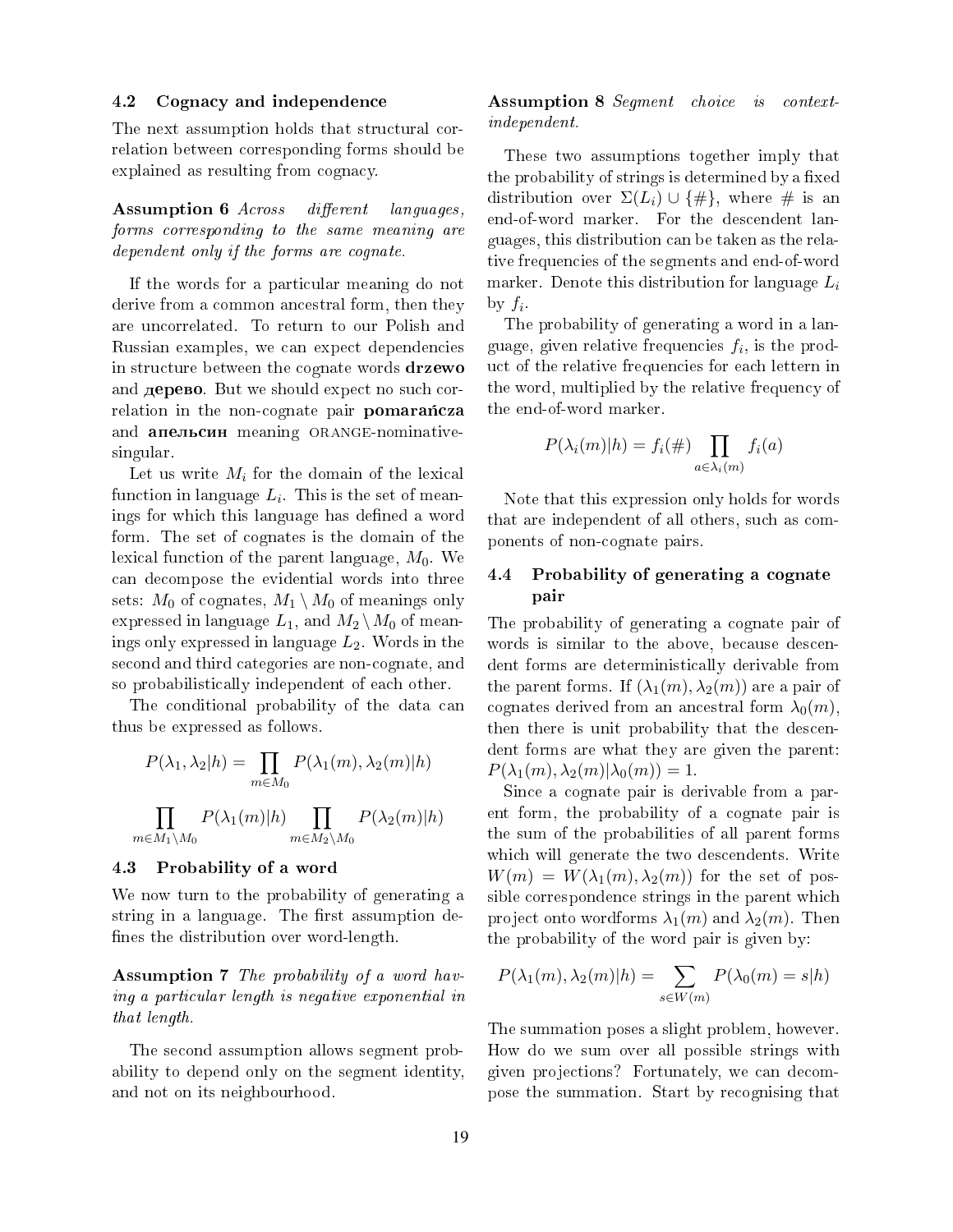the parent language is also a language, and so the probability of forms in the language is determined by a distribution over segments  $-$  in this case correspondences - and the end-of-word marker. For consistency, we call this distribution  $f_0$ .

The only parent form which projects onto two empty strings is the empty string, onsisting only of the end-of-word marker. For brevity, we will drop the lambdas, writing  $P(x, y|h)$  for  $P(\lambda_1(m) = x, \lambda_2(m) = y|h)$ 

$$
P(0,0|h) = f_0(\#)
$$

We assume, without loss of generality, that the segmental inventory of the parent language consists of all degree- $(u, v)$  correspondences between  $L_1$  and  $L_2$ . Parent segments which are never used an be ex
luded by giving them zero relative frequency in  $f_0$ .

The function  $Pre(s; u, v)$  returns the set of binary divisions  $(a, b)$  of the string s, such that the length of the first part  $a$  is at least  $u$  and at most  $\upsilon$ .

$$
Pre(s; u, v) = \{(a, b) | ab = s, m \le |a| \le n\}
$$

With this function, we can recursively define a function  $W(s,t;u,v)$  on pairs of strings  $(s,t)$ which returns the set of all degree- $(u, v)$  parent language strings which project onto s and t. For brevity, we will treat all  $u, v$  arguments as implicit.

$$
W(0,0) = \{0\}
$$

By definition, the only parent language string which can map onto the empty string in both des
endents is the empty string.

The recursive step breaks the strings s and  $t$  into all possible prefixes  $a$  and  $c$  respectively. The correspondence  $(a, c)$  is then preposed on all strings returned by  $W$  when it is applied to the remainders of s and t.

$$
W(s,t) = \biguplus_{(a,b)\in Pre(s)} \biguplus_{(c,d)\in Pre(t)} (a,c)W(b,d)
$$

Note that this is the set  $W(m)$  we defined earlier.

$$
W(m) = W(\lambda_1(m), \lambda_2(m); u, v)
$$

The recursive definition of  $W$  in terms of disjoint unions and concatenation can be transformed into a recursive definition for the probability  $P_0(s,t|h)$  of constructing a member of the set. Disjoint union is repla
ed by summation, on
atenation by produ
t. The probability of an individual correspondence  $(a, c)$  is its (unknown) relative frequency  $f_0(a, c)$  in the parent language. Once again, we hide the implicit  $u, v$ parameters.

$$
P_0(0,0|h) = f_0(\#)
$$

$$
P_0(s,t|h) = \sum_{(a,b)\in Pre(s)} \sum_{(c,d)\in Pre(t)} f_0(a,c)P(b,d|h)
$$

#### Probability of a form-pair  $4.5$

We now have the pieces to specify the probability of finding any particular form as the formpair for the des
endent languages. The probability of the pair in the case of cognacy is  $P_0(\lambda_1(m), \lambda_2(m)|h)$ . If the pair are not cognate. then they are independent, and their probability is  $P_1(\lambda_1(m))P_2(\lambda_2(m)|h)$ . If we write  $c(m|h)$ for the likelihood that the pair is ognate, we an ombine these two values to given a total probability of the two forms.

$$
P_0(\lambda_1(m), \lambda_2(m)|h)c(m|h)
$$

$$
+P_1(\lambda_1(m))P_2(\lambda_2(m)|h)(1.0 - c(m|h))
$$

Be
ause the word-pairs are independent (assumption 4), the product of the above probability for each meaning  $m$  gives the probability of the data given the hypothesis.

#### 4.6 **Hypothesis**

One burning question remains, however. What is the hypothesis? The simple answer is that it is exactly those free variables in the specification of the probability of the data

There were two groups of unknowns in the probability of the data. The first is the relative frequency  $f_0$  assigned to correspondences in parent-language forms. The se
ond is the likelihood of cognacy c, a vector of values between zero and one indexed by meanings.

A hypothesis is therefore any setting of values for the pair of vectors  $(f, c)$ .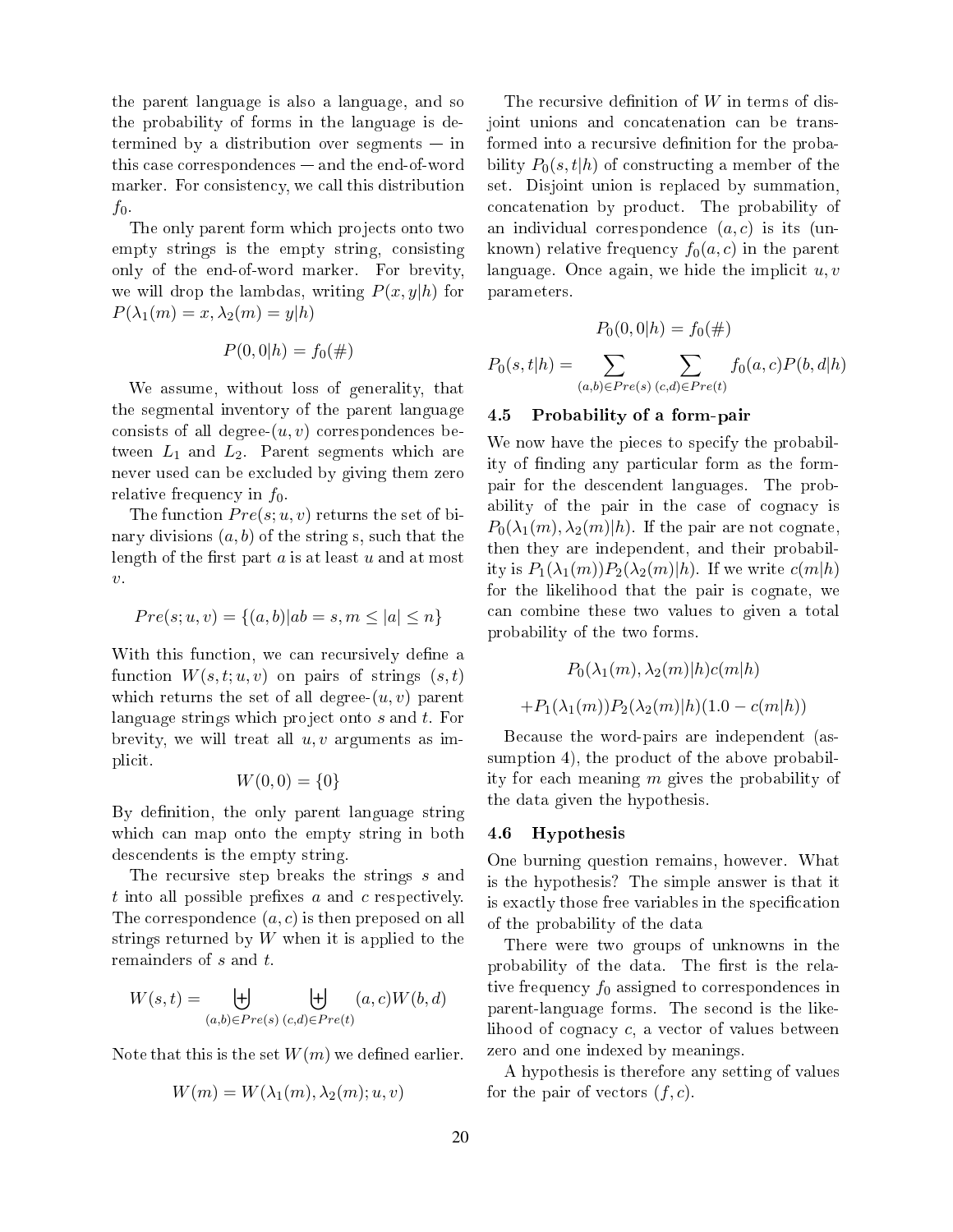Note that while the degree variables  $u, v$  were not fixed in the above derivation, they will be held constant for any particular search, and thus do not define a dimension in the hypothesis spa
e.

#### 4.7 Sear
h

In this section, we have derived  $P(D|h)$ , the likelihood of our data given a hypothesis.

For simplicity, we choose a flat prior over hypotheses, rendering the MAP Bayesian approa
h an instan
e of maximum likelihood determination. The value for the likelihood is differentiable in ea
h of the parameters. Consequently, gradient descent can be used to find the hypothesis which maximises the probability of the data.

#### 5 Results

In constructing the method, we made a number of assumptions about independen
e of forms. It is sensible that for testing, the method is applied to data that onforms reasonably well to these assumptions. The alternative is to apply it to data whi
h ontradi
ts its fundamental assumptions, consequently hampering its effectiveness.

#### 5.1 The data

Polish and Russian were hosen to provide the data because they approximately obey assumption 6: words have dependent structures if and only if they are ognate. For our two languages, this means that borrowings from ommon sources are uncommon (numbering 45 in our data set), at least in omparison with the number of cognates (numbering 156).

The data was harvested from two online di
tionaries (Wordgumbo, 2007a; Wordgumbo, 2007b), one English-Polish, the other English-Russian. Multiple translations were simplified, with the shortest translation retained. The English glosses were used as the meanings for the words. Where the gloss contained a capital letter, indi
ating a proper noun, this was eliminated from the data.

The data should also onform to assumption 4, that words for different meanings with a language are independent. So where two meanings in the data sets were realised with the same form,

these meanings were deemed to be stru
turally dependent, and so only the first was retained in the wordlist.

The remaining data ontains 407 aligned Polish-Russian word pairs.

Polish and Russian both use a great deal of derivational and inflectional morphology. The simple language model used here does not take this into account, so this will be a disturbing influence on the results.

#### 5.2 Evaluation

The aligned wordlists were hand-tagged as ognate, ommon borrowing or nonognate. A permissive rule of cognacy was used: if the roots of words in the two languages were ognate, they were ognate, even if represented with non  $cognate$  derivational and/or inflectional morphology.

Figure 1 shows the evaluation of the program's performan
e on the data.

| Borrowings as:     |        | cognates non-cognates |
|--------------------|--------|-----------------------|
| Found $f$          | 162    | 119                   |
| Missed $m$         | 41     | 37                    |
| Errant e           | б      | 49                    |
| Accuracy $f/(f+e)$ | $96\%$ | 71\%                  |
| Recall $f/(f+m)$   | 81\%   | $76\%$                |

Figure 1: Evaluation of program performan
e on 407 meaning-mat
hed pairs of Polish-Russian words. Common borrowings are scored as cognates in the first column, non-cognates in the second.

The s
ores show that the method works well in identifying cognates, particularly if common borrowings are accepted as cognates, or excluded manually. If ommon borrowings are s
ored as non-cognates, then the accuracy falls.

Of the orresponden
es found between Polish and Russian, 67 have a phonologi
al basis. The remaining 27 result from mismat
h morphology in cognates or differences in common borrowings.

#### 6 **Conclusion**

This paper has presented a model of language which allows the calculation of the posterior probability of forms arising in the ases where